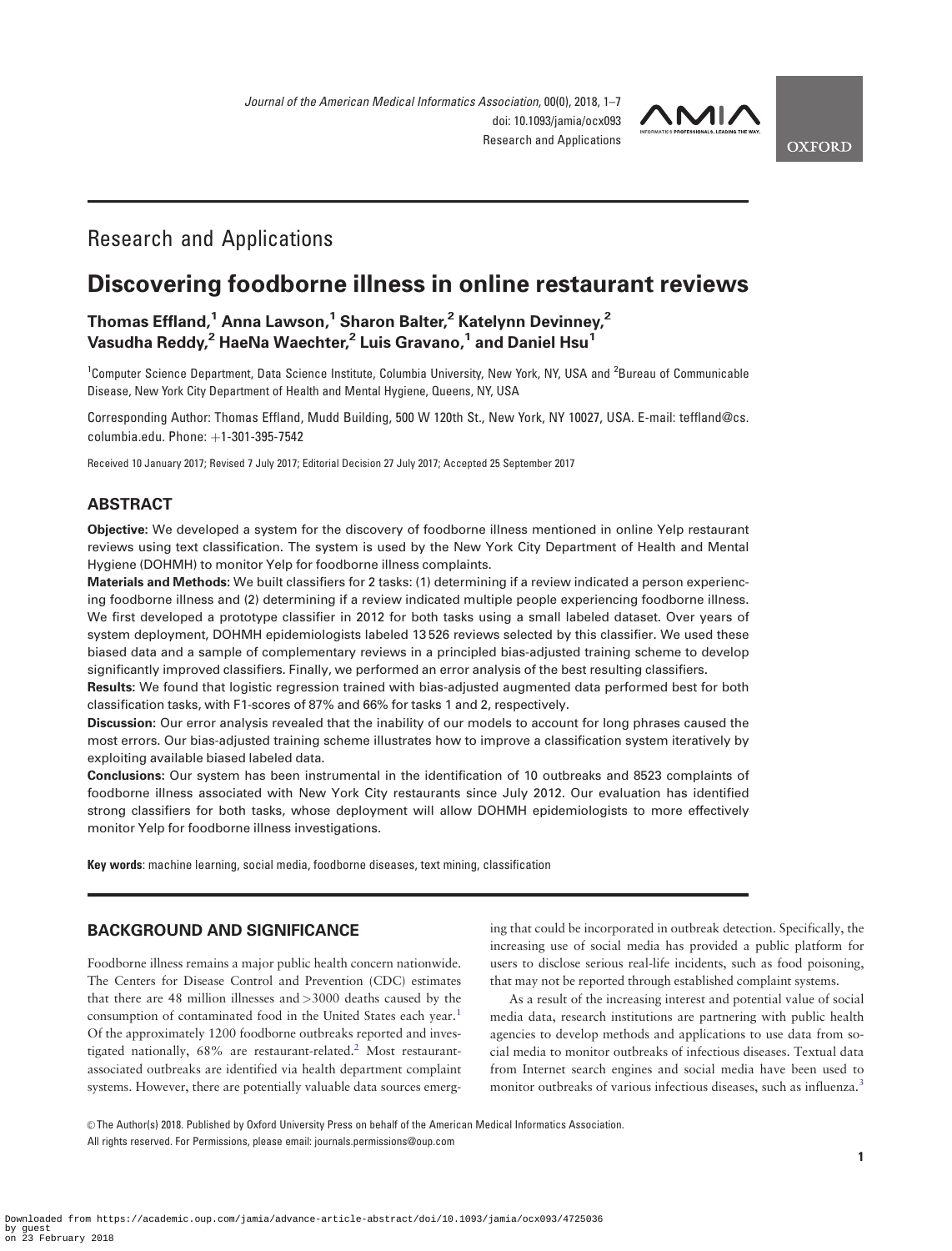An evaluation comparing the use of informal and unconventional outbreak detection methods against traditional methods found that the informal source was the first to report in 70% of outbreaks, supporting the usefulness of such systems[.4](#page-6-0) The incorporation of social media data into public health surveillance systems is becoming more common. Multiple projects focus on identifying incidents of foodborne illness using data from Twitter. Harvard Medical School developed and maintains a machine learning platform, HealthMap Foodborne Dashboard, to identify complaints and occurrences of foodborne illness and send a survey link where Twitter users can provide more information; this platform is freely available for re-search.<sup>[5](#page-6-0)</sup> The Chicago Department of Public Health partnered with the Smart Chicago Collaborative to develop Foodborne Chicago, which also uses machine learning to identify tweets indicating foodborne illness and also sends a survey link where Twitter users can provide more information[.6](#page-6-0) The Southern Nevada Health District developed nEmesis, an application that associates a user's previous locations with subsequent tweets indicating foodborne illness.<sup>[7](#page-6-0)</sup>

In this study, we use data from consumer reviews obtained from the popular website Yelp. A comparison of food vehicles associated with outbreaks from the CDC Foodborne Outbreak Online Database and data extracted from Yelp reviews indicating foodborne illness and implicating a specific food item found that the distribution of food categories was very similar between the 2 sources, supporting the usefulness of these data in public health responses. $8$  Furthermore, Yelp reviews can be directly linked with individual restaurant locations, allowing for targeted and timely response.

Since 2012, the Computer Science Department at Columbia University has been collaborating with the New York City (NYC) Department of Health and Mental Hygiene (DOHMH) to develop a system that applies data mining and uses text classification to identify restaurant reviews on Yelp indicating foodborne illness, which are later manually reviewed and classified by DOHMH epidemiologists. This system was used in a pilot study from July 1, 2012, to March 31, 2013, and found 468 Yelp reviews that described a food-borne illness occurrence.<sup>[9](#page-6-0)</sup> Of these 468 reviews, only 3% of the illness incidents had been reported to the DOHMH by calling NYC's citywide complaint system, 311. Investigations as a result of these reviews led to the discovery of 3 previously unknown foodborne illness outbreaks, approximately 10% of the total number of restaurant-associated outbreaks identified during the pilot project's time period. This highlighted the need to mine Yelp reviews to improve the identification and investigation of foodborne illness outbreaks in NYC. Due to the success of the pilot study, DOHMH integrated Yelp reviews into its foodborne illness complaint surveillance system and continues to mine Yelp reviews and investigate those pertaining to foodborne illness; this process has been instrumental in the identification of 10 outbreaks and 8523 reports of foodborne illness associated with NYC restaurants since July 2012.

# **OBJECTIVE**

In this study, we aimed to evaluate the performance of several classifiers on both tasks: the prototype classifiers used by the deployed DOHMH system and multiple well-known state-of-the-art classification models. Additionally, we sought to investigate the impact of training the classifiers using data collected by the prototype system over years of deployment. This process, however, must be treated with care, as the data collected from the prototype system suffer, unavoidably, from a selection bias. To resolve this issue, we derived principled bias-adjusted training and evaluation objectives and

designed training regimes that incorporate data sampled from the complement of this biased set to produce improved classifiers. We investigated the impact of these biased vs bias-adjusted training regimes and identified strong final models for both tasks.

## MATERIALS AND METHODS

We first describe the overall DOHMH system design. We then describe the classification models used in our evaluation. Finally, we describe the data used in the evaluation and discuss bias-adjusted training and evaluation objectives.

#### Yelp system design

The system runs a daily process to pull Yelp reviews of NYC restaurants from a privately available application programming interface (API) and applies text classification techniques to classify reviews according to 2 criteria. The first criterion, referred to as the "Sick" task, corresponds to whether the review mentions the occurrence of a person experiencing foodborne illness from the restaurant. The second criterion, the "Multiple" task, corresponds to whether there was a foodborne illness event experienced by more than one person; although they are quite rare, these cases constitute significant evidence of a foodborne illness outbreak and are of special interest to DOHMH epidemiologists. After automatically classifying all new reviews according to these criteria, all reviews classified as "Sick" (ie, having a "Sick" probability  $> 0.5$ ) are then presented to DOHMH epidemiologists in a user interface for manual review. Upon reviewing a document, the epidemiologists record the gold standard label for both criteria.

Yelp messages are sent to the authors of reviews that appear to report true incidents of foodborne illness, and an interview is attempted with each author to collect information regarding symptoms, other illnesses among the author's dining group, and a 3-day food history. All sources of restaurant-associated foodborne illness complaints are aggregated in a daily report; outbreak investigations are initiated if multiple complaints indicating foodborne illness are received within a short period of time for one establishment, or if a complaint indicates a large group of individuals experiencing illness after a single event.

## Classification methods

Prior to classification, the reviews, or documents, are converted into a representation that is usable by the classification algorithms, known as the featurization of documents. This is done using a bagof-words (BOW) approach by converting each document into a vector with the counts for each word in the vocabulary.

The classifiers built for the operational system at DOHMH, further referred to as "prototype" classifiers, were J4.8<sup>10</sup> decision tree models, chosen for the interpretability of their decision functions. These models were trained using 500 reviews, labeled by DOHMH epidemiologists for both criteria. The 500 reviews were selected using a mix of an unbiased sample of reviews and reviews from keyword searches for terms that are intuitively indicative of foodborne illness, such as "sick," "vomit," "diarrhea," and "food poisoning."

To identify the most effective classifiers for our classification tasks, we experimentally evaluated several standard document classification techniques in addition to the prototype classifiers. First, we considered improvements to the document featurization over basic BOW by including *n*-grams (*n* consecutive words) for  $n = 1, 2,$ and 3, and term frequency-inverse document frequency (TF-IDF) weights for the terms.<sup>11</sup> For both classification tasks, "Sick" and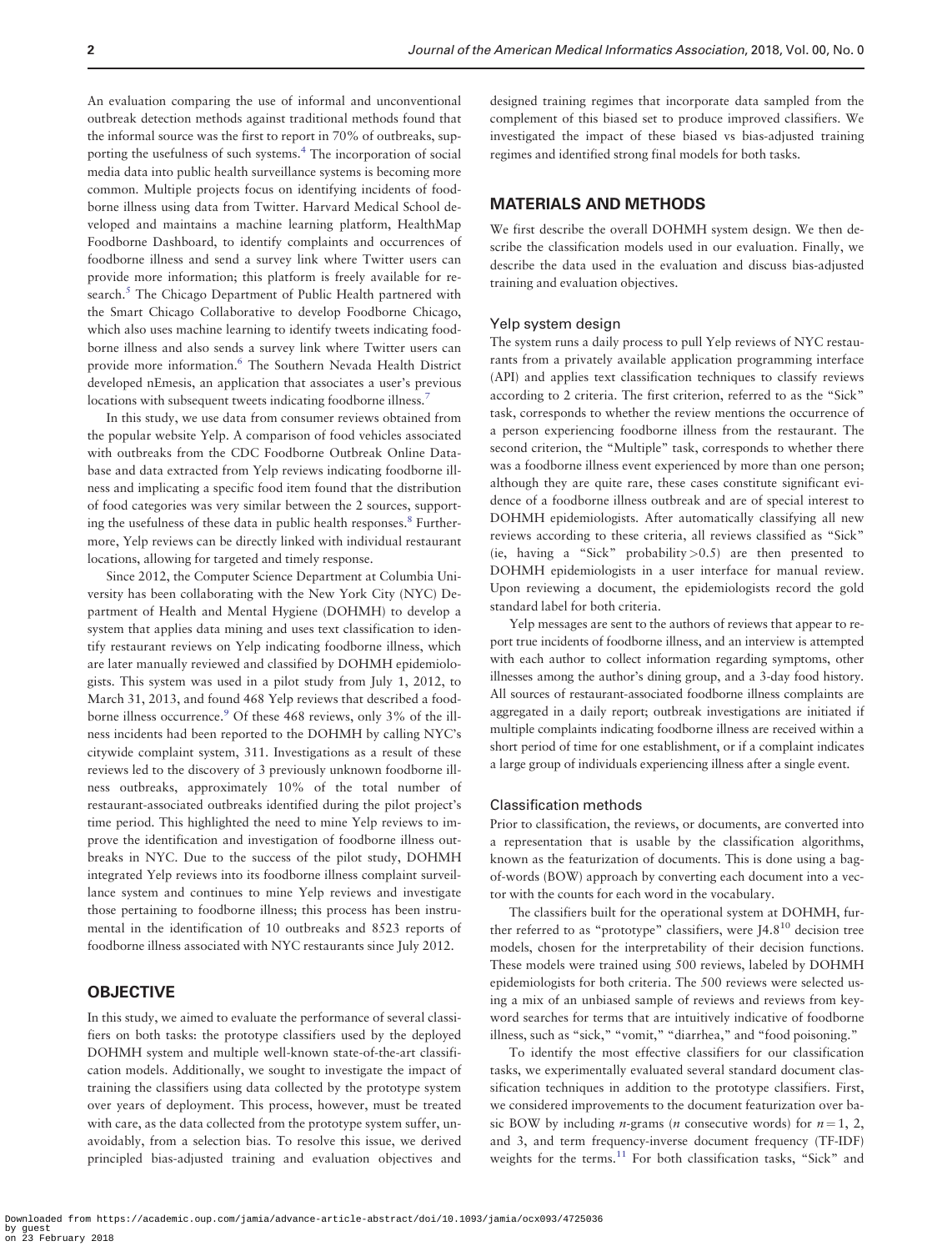"Multiple," we evaluated 3 well-known supervised machine-learning classifiers: logistic regression,<sup>[12](#page-6-0)</sup> random forest,<sup>[13](#page-6-0)</sup> and support vector machine (SVM).<sup>14</sup> Logistic regression is a classical statistical regression model where the response variable is categorical. Random forest is an ensemble of weak decision tree classifiers that vote for the final classification of the input document. SVM is a nonprobabilistic classifier that classifies new documents according to their distance from previously seen training documents.

By definition, the positive examples for the "Multiple" task are a subset of the positive "Sick" examples, since at least one person must have foodborne illness for multiple people to have foodborne illness. Using this notion, we additionally designed a pipelined set of classifiers, further referred to as "Sick-Pipelined" classifiers, for the "Multiple" task, which first condition their predictions on the best "Sick" classifier. If the "Sick" classifier predicts "Yes," then the "Multiple" classifier is run. Intuitively, this allows the "Multiple" classifier to focus more on the number of people involved than on whether there was a singular foodborne illness event at all. We evaluated logistic regression for this model class.

#### Enhanced dataset and selection bias–corrected training

Since July 2012, DOHMH epidemiologists have labeled 13 526 reviews selected for manual inspection by the prototype "Sick" classifier. These reviews are balanced for the "Sick" task, with 51% "Yes" and 49% "No" documents, but are imbalanced for the "Multiple" task, with only 13% "Yes" and 87% "No" documents. For training and evaluation, we split the data chronologically at January 1, 2017, to mirror future performance when training on historical data. This resulted in 11 551 training reviews and 1975 evaluation reviews. The training and evaluation sets have equal class distributions: 51%/49% for "Sick" and 13%/87% for "Multiple."

While these reviews contain useful information, having been selected by the prototype "Sick" classifier before labeling heavily biases them, and so they are not representative of the full (original) Yelp feed. To understand and correct for the impact of such bias, we derived a bias-adjusted training objective and augmented the training and evaluation datasets with a sample of reviews from the complement of the biased datasets in the full Yelp feed.

#### Selection-bias correction

To account for the selection bias of the prototype "Sick" classifier in the labeled data, we augment the training data with reviews from the set of Yelp reviews that were labeled "No" by the prototype "Sick" classifier. Reviews from this set, further referred to as "complement-sampled" reviews, likely have nothing to do with foodborne illness, but instead serve as easy "No" examples that the classifiers should predict correctly.

Exactly how these 2 datasets are merged, however, requires principled consideration. For classifiers that learn to reduce classification error in training, we can formally model the joint likelihood of the classifier misclassifying some review and that review being selected by the prototype "Sick" classifier. Then, by marginalizing this joint distribution over the indicator that a review is selected by the prototype "Sick" classifier, we arrive at an unbiased estimate of the classification error. The end result is that we weigh classification mistakes for the biased and complement-sampled reviews by the inverses of their respective probabilities of being selected at random from the full Yelp dataset.

#### Training regimes

Using the above sample weights, we incorporate both the biased label data and the complement-sampled data to train our classifiers

under 3 different regimes. The first, "Biased," used only the data from the 11 551 reviews selected by the prototype "Sick" classifier. The second, "Gold," used the "Biased" data plus 1000 reviews sampled from the complement-sampled Yelp feed and labeled by DOHMH epidemiologists. In this sample of 1000 reviews, only 4 were labeled "Yes" for the "Sick" task and 1 was labeled "Yes" for the "Multiple" task. In the third regime, "Silver," we randomly sampled 10 000 reviews from the complement-sampled Yelp feed before January 1, 2017, and assumed all were negative examples of both tasks. Intuitively, this regime can be helpful if it regularizes out statistical quirks of the "Biased" data more than the noise it may introduce through false negatives.

#### Evaluation

The performance of each classifier was evaluated on the 1975 biased reviews from after January 1, 2017, along with another sample of 1000 reviews from the complement-sampled Yelp feed after January 1, 2017. These 1000 reviews were again labeled by DOHMH epidemiologists for both tasks. However, there were no positive examples of either task among the 1000 reviews.

We evaluated the models for both tasks using 4 performance metrics common to class-imbalanced binary classification problems: precision, recall, F1-score, and area under the precision-recall curve (AUPR). Precision (often called "positive predictive value") is the proportion of true positives out of the total number of positive predictions. Recall (often called "sensitivity") is the true positive rate. F1-score is the harmonic mean of precision and recall. Precision, recall, and F1-score were calculated at a classification threshold of 0.5, meaning that we classified reviews with "Yes" probabilities  $\geq$ 0.5 as "Yes." The AUPR was measured by first graphing precision versus recall by varying the classification threshold from 0 to 1, then calculating the area under the curve. For all 4 metrics, 0 is the worst possible score and 1 is a perfect score.

Since our evaluation data are biased, the evaluation metrics as described would not reflect unbiased estimates of model performance on the full Yelp feed. We can again derive bias-corrected precision and recall quantities, as we did with the training objective, by weighing test examples from the biased and complement-sampled sets by the inverses of their respective probabilities of being selected from the full Yelp dataset.

For each model class, task, and training regime (21 variations total), we performed hyperparameter tuning experiments using 500 trials of random search from reasonable sampling distributions using 5-fold cross-validation on the training data, stratified by class label and biased/complement-sampled label. The details of the various featurization techniques and hyperparameter optimization experiments can be found in the Supplementary Appendix. After selecting the best hyperparameter settings for each model variation using best average bias-adjusted F1-score across the development folds, we retrained the models on their full training datasets.

We compared the resulting model variations to each other and the prototype classifiers on the 4 evaluation metrics. We calculated 95% confidence intervals for F1-score and AUPR using the percen-tile bootstrap method<sup>[15](#page-6-0)</sup> with 1000 sampled test datasets. We then selected the best variation for both tasks based on test bias-adjusted F1-score as our final classifiers. We report the confusion matrices, perform a detailed error analysis, and identify insightful top features for the final classifiers on both tasks.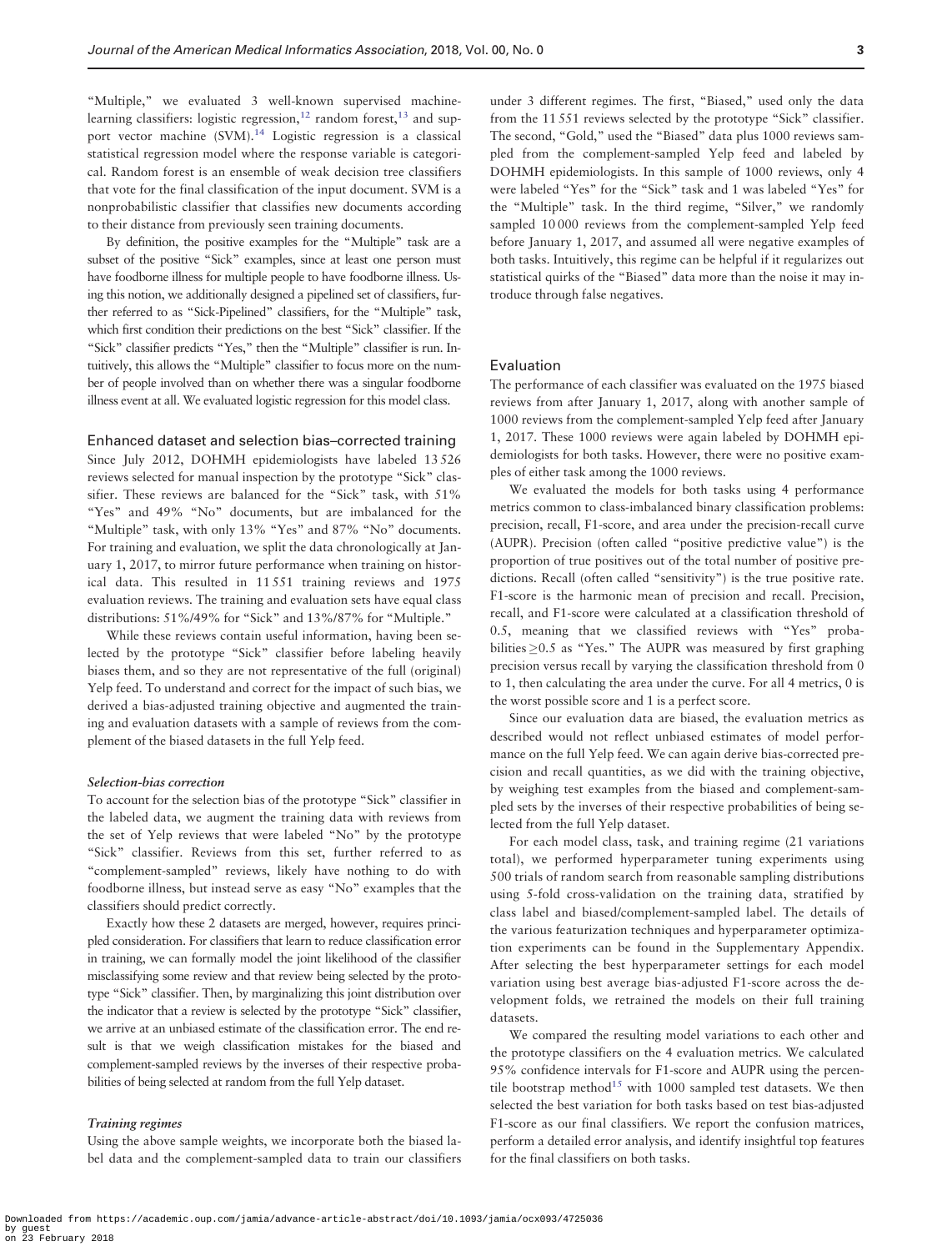| Model               | <b>Training Regime</b> | Precision | Recall | F1-Score<br>$(95\% \text{ CI})$ | <b>AUPR</b><br>$(95\% \text{ CI})$ |
|---------------------|------------------------|-----------|--------|---------------------------------|------------------------------------|
| I4.8                | Prototype              | 0.48      | 0.99   | 0.65                            | 0.83                               |
|                     |                        |           |        | $(0.63 - 0.67)$                 | $(0.81 - 0.85)$                    |
| Logistic regression | Biased                 | 0.05      | 0.94   | 0.10                            | 0.63                               |
|                     |                        |           |        | $(0.09 - 0.11)$                 | $(0.55 - 0.76)$                    |
| Logistic regression | Gold                   | 0.83      | 0.88   | 0.85                            | 0.90                               |
|                     |                        |           |        | $(0.83 - 0.87)$                 | $(0.88 - 0.92)$                    |
| Logistic regression | Silver                 | 0.85      | 0.88   | 0.87                            | 0.91                               |
|                     |                        |           |        | $(0.85 - 0.88)$                 | $(0.90 - 0.93)$                    |
| Random forest       | Biased                 | 0.04      | 0.91   | 0.07                            | 0.59                               |
|                     |                        |           |        | $(0.06 - 0.09)$                 | $0.54 - 0.70$                      |
| Random forest       | Gold                   | 0.36      | 0.89   | 0.51                            | 0.81                               |
|                     |                        |           |        | $(0.38 - 0.68)$                 | $(0.78 - 0.84)$                    |
| Random forest       | Silver                 | 0.70      | 0.88   | 0.78                            | 0.87                               |
|                     |                        |           |        | $(0.66 - 0.85)$                 | $(0.85 - 0.89)$                    |
| <b>SVM</b>          | Biased                 | 0.09      | 0.95   | 0.16                            | 0.82                               |
|                     |                        |           |        | $(0.13 - 0.20)$                 | $(0.79 - 0.87)$                    |
| <b>SVM</b>          | Gold                   | 0.33      | 0.93   | 0.49                            | 0.88                               |
|                     |                        |           |        | $(0.37 - 0.67)$                 | $(0.85 - 0.91)$                    |
| <b>SVM</b>          | Silver                 | 0.96      | 0.74   | 0.83                            | 0.93                               |
|                     |                        |           |        | $(0.81 - 0.85)$                 | $(0.92 - 0.95)$                    |

Table 1. Model performance on "Sick" task

The underlined value represents the final selected model from among the variants. This is the model we further analyze in the error analysis. Because the bootstrap distribution of some test statistics exhibited non-normal behavior, their corresponding confidence intervals are wider.

# RESULTS

We found that the best classifiers achieved bias-adjusted F1-scores of 87% and 66% on the "Sick" and "Multiple" classification tasks, respectively.

#### Classification evaluation

The performance of the classifier variations for the "Sick" and "Multiple" tasks is presented in Tables 1 and [2](#page-4-0), respectively. All models were evaluated on the test data from after January 1, 2017.

For the "Sick" task, we found that the logistic regression model trained using the "Silver" regime achieved the highest F1-score, 87%. With the addition of 10 000 silver-labeled complement-sampled reviews, this model gained 77% in bias-adjusted F1-score over its "Biased" counterpart, a significant increase. The low bias-adjusted F1-score of 10% for the "Biased" "Sick" logistic regression is due to the misrepresentation of the full Yelp dataset by the "Biased" training, which causes the model to highly over-predict "Yes" on the complement-sampled test data. This behavior is heavily penalized by the bias-adjustment because each false positive in the small complement-sampled test data is representative of many more false positives in the full Yelp dataset.

For the "Multiple" task, we found that the "Sick-Pipelined" logistic regression model trained using the "Silver" regime achieved the highest F1-score, 66%. The use of pipelined training and prediction caused a gain of 5% for the "Silver" "Sick-Pipelined" logistic regression over its single-step counterpart.

#### Precision-recall trade-off

Given the rarity of reviews discussing foodborne illness, it is desirable to explore settings of the "Sick" classifiers that favor recall over precision, since DOHMH epidemiologists are willing to accept some extra false positives to reduce the risk of missing an important positive "Sick" review. We analyzed this trade-off by examining the precision-recall curves of the "Sick" logistic regression classifiers,

presented in [Figure 1](#page-4-0). From the plot, we can see that "Gold" and "Silver" models begin to experience an approximately equal tradeoff of precision for recall in the region of 80%–90% recall, illustrated by the slope of the curves being close to 1 point of precision lost per point of recall gained. In the 90%–100% recall region, the "Gold" model begins to experience a steep drop in precision at a recall of 92% while the "Silver" model does not experience a steep drop in precision until a recall of 98%. At this point, the precision of the "Silver" logistic regression is still 69%, 21% higher than the prototype classifier which has 48% precision at 99% recall. This indicates that even in a high-recall setting the "Silver" "Sick" classifier should provide better performance over the "Sick" prototype.

## Error analysis of best "Sick" classifier

Of the 2975 reviews in the test dataset, there are 949 positive examples and 2026 negative examples for the "Sick" task. The best "Sick" classifier, "Silver" trained logistic regression, achieved an F1 score of 87%, a statistically significant 22% absolute increase over the prototype classifier, with an F1-score score of 65%. On this test dataset, the best "Sick" classifier correctly classified many reviews containing major sources of false positives for the prototype classifier. These gains are not surprising, given that this model uses 40 times more data and better document representations (TF-IDF and trigrams rather than vanilla BOW). This large performance increase will qualitatively change the efficacy of the system for DOHMH epidemiologists.

Examination of the 144 false positives identified various causes. Many of these false positives cannot be identified by a classifier only using *n*-grams up to  $n = 3$ . For example, one reviewer wrote, "I didn't get food poisoning," which would require 4-grams for the classifier to capture the negation. This example illustrates a major shortcoming of *n*-gram models: important dependencies or relationships between words often span large distances across a sentence. Another major source of false positives are reviews that do talk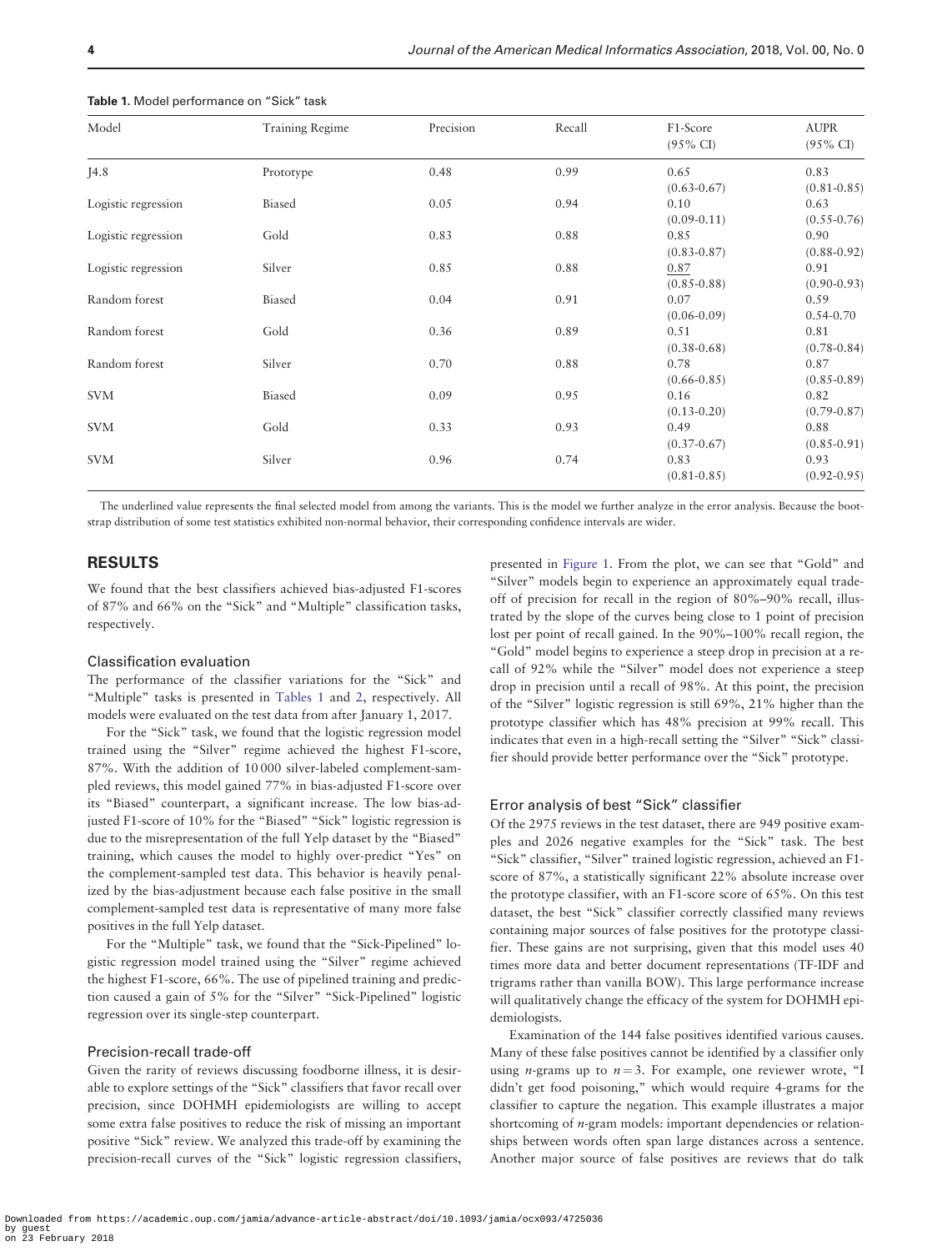| Model                              | <b>Training Regime</b> | Precision | Recall | F1-Score<br>95% CI      | <b>AUPR</b><br>95% CI      |
|------------------------------------|------------------------|-----------|--------|-------------------------|----------------------------|
| I4.8                               | Prototype              | < 0.01    | 0.69   | 0.01<br>(0.01, 0.01)    | < 0.01<br>(< 0.01, < 0.01) |
| Logistic regression                | Biased                 | 0.08      | 0.56   | 0.15<br>$(0.09 - 0.26)$ | 0.25<br>$(0.19 - 0.40)$    |
| Logistic regression                | Gold                   | 0.42      | 0.58   | 0.48<br>$(0.30 - 0.67)$ | 0.56<br>$(0.49 - 0.67)$    |
| Logistic regression                | Silver                 | 0.64      | 0.58   | 0.61<br>$(0.56 - 0.66)$ | 0.58<br>$(0.52 - 0.65)$    |
| Sick-Pipelined logistic regression | Biased                 | 0.07      | 0.61   | 0.13<br>$(0.09 - 0.23)$ | 0.18<br>(0.13, 0.43)       |
| Sick-Pipelined logistic regression | Gold                   | 0.77      | 0.56   | 0.65<br>$(0.60 - 0.70)$ | 0.65<br>$(0.59 - 0.70)$    |
| Sick-Pipelined logistic regression | Silver                 | 0.75      | 0.59   | 0.66<br>$(0.61 - 0.70)$ | 0.71<br>$(0.65 - 0.76)$    |
| Random forest                      | Biased                 | 0.04      | 0.37   | 0.07<br>$(0.05 - 0.12)$ | 0.03<br>$(0.02 - 0.18)$    |
| Random forest                      | Gold                   | 0.75      | 0.24   | 0.36<br>$(0.29 - 0.42)$ | 0.31<br>$(0.23 - 0.45)$    |
| Random forest                      | Silver                 | 0.74      | 0.25   | 0.37<br>$(0.31 - 0.43)$ | 0.40<br>$(0.34 - 0.49)$    |
| <b>SVM</b>                         | Biased                 | 0.07      | 0.65   | 0.12<br>$(0.08 - 0.20)$ | 0.18<br>$(0.12 - 0.48)$    |
| <b>SVM</b>                         | Gold                   | 0.35      | 0.34   | 0.35<br>$(0.21 - 0.54)$ | 0.29<br>$(0.21 - 0.57)$    |
| <b>SVM</b>                         | Silver                 | 0.20      | 0.30   | 0.24<br>$(0.13 - 0.47)$ | 0.39<br>$(0.30 - 0.64)$    |

<span id="page-4-0"></span>

|  |  |  |  |  |  | <b>Table 2.</b> Model performance on "Multiple" task |  |
|--|--|--|--|--|--|------------------------------------------------------|--|
|--|--|--|--|--|--|------------------------------------------------------|--|

The underlined value represents the final selected model from among the variants. This is the model we further analyze in the error analysis.

| <b>Table 3.</b> Confusion matrices of best classifiers |  |  |  |
|--------------------------------------------------------|--|--|--|
|--------------------------------------------------------|--|--|--|

| Actual<br>Class | <b>Predicted Class</b>   |                |                         |              |  |  |
|-----------------|--------------------------|----------------|-------------------------|--------------|--|--|
|                 | No                       |                | Yes                     |              |  |  |
|                 | Count                    | Rate (%) Count |                         | Rate $(\% )$ |  |  |
| Sick            |                          |                |                         |              |  |  |
| No.             | 1882 (true negatives) 93 |                | 144 (false positives)   | 7            |  |  |
| Yes             | 112 (false negatives) 12 |                | 837 (true positives) 88 |              |  |  |
| Multiple        |                          |                |                         |              |  |  |
| N <sub>0</sub>  | 2643 (true negatives)    | 98             | 55 (false positives)    | 2            |  |  |
| <b>Yes</b>      | 114 (false negatives) 42 |                | 163 (true positives) 58 |              |  |  |

about food poisoning but are not current enough to meet the DOHMH criteria for follow-up, and thus are labeled "No." A third type of false positive occurs when a review talks about food poisoning in a hypothetical or future sense. For example, one reviewer reported that the food "had a weird chunky consistency...hopefully we won't get sick tonight."

Multiple causes of the 112 false negatives were also identified. One notable cause is misspellings of key words related to food poisoning in the review, such as "diherrea." Another major cause is grave references to food poisoning but the classifier predicts "No" because of a prevalence of negatively weighted  $n$ -grams, such as "almost threw up." A final source of false negatives is human error in the labeling of reviews for the test data. For example, one review's only reference to illness was "she began to feel sick" while at the restaurant, yet the review was labeled positive. Many of the reviews contained negation, which the best "Sick" classifier can detect due



Figure 1. Precision-recall curves of "Sick" logistic regression models in the high-recall region. While the "Biased" logistic regression performance lags below, the "Gold" and "Silver" models show relatively mild losses in precision per point of recall gained until the 90-100% recall region. After 92% recall the "Gold" model begins to experience a steep drop in precision while the "Silver" model does not experience a steep drop in precision until a recall of 98%.

to the use of  $n$ -grams. N-grams also allow the classifier to identify that the pattern "sick of," as in "sick of the pizza," does not typically refer to actual food poisoning, compared to "got sick," which typically does.

Finally, we examined the highest-weighted  $n$ -grams of the best "Sick" classifier. The most highly positive-weighted features were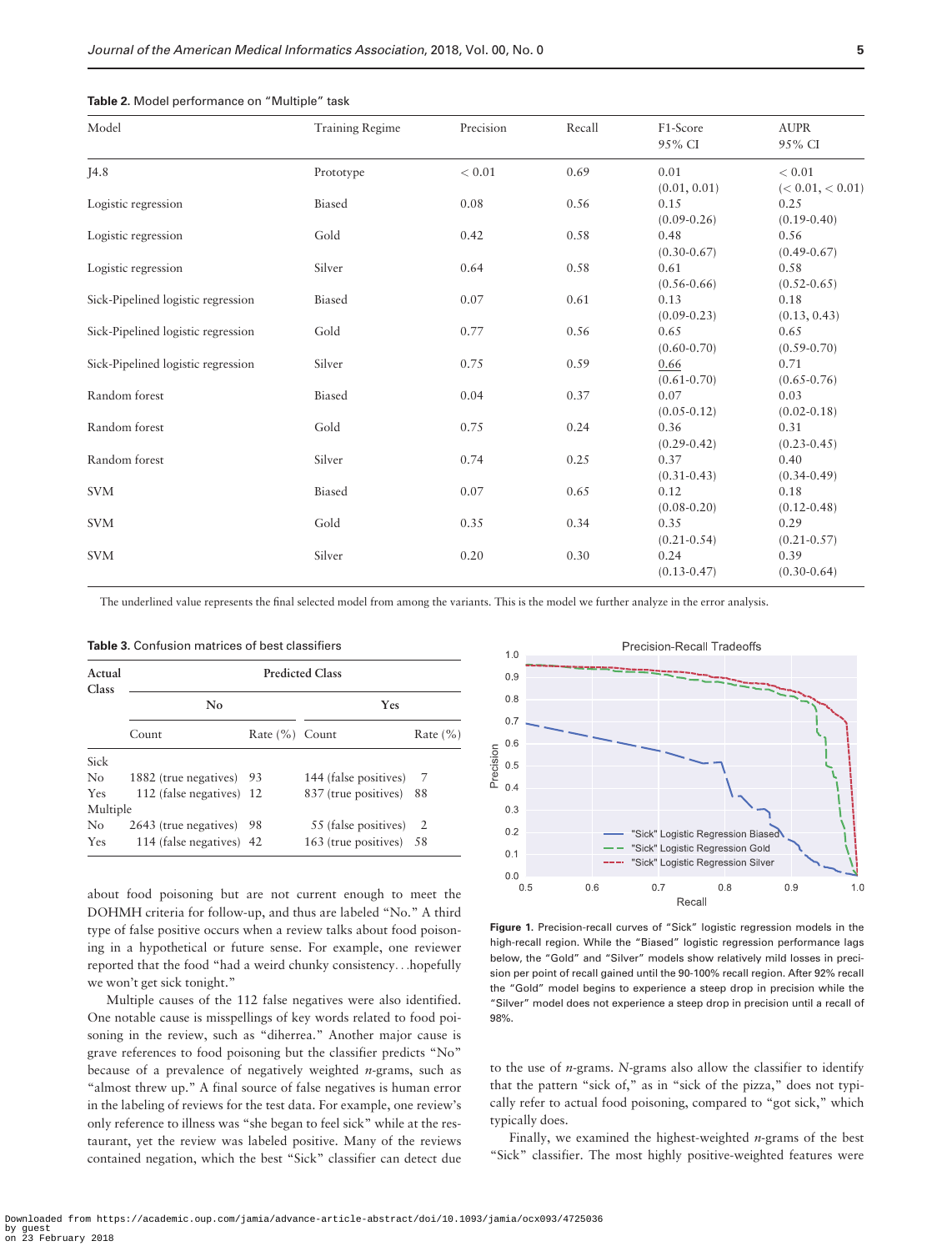phrases indicative of foodborne illness, such as "diarrhea," "food poisoning," and "got sick," while the most highly negative features were either very positive phrases or indicative of false positives, such as "amazing" and "sick of." These top features are encouraging, as they show the model has identified features that epidemiologists would also deem important.

## Error analysis of best "Multiple" classifier

Of the 2975 reviews in the test dataset, there are 277 positive examples and 2698 negative examples for the "Multiple" task. The best "Multiple" classifier, "Silver" trained "Sick-Pipelined" logistic regression, achieved an F1-score of 66%.

We examined the reason behind the 114 false negative reviews. Many false negatives were due to incorrect predictions made by the pipelined "Sick" classifier. Most other false negatives were caused by the inability of trigram models to capture longer phrases. Phrases indicating multiple illnesses, such as "we both got really sick," typically span more than 3 contiguous words, leaving no way for a classifier using trigrams to detect them directly.

Of the 277 true positives, 163 were correctly classified. Reviews containing phrases clearly indicating multiple illnesses in a bigram or trigram, such as "both got sick," scored highest; however, such concise n-grams are rare. The classifier's highly weighted features are n-grams that simply refer to multiple people without referring to food poisoning. The classifier can capture references to multiple people in a trigram, but these references are often devoid of context, making it hard to determine if multiple people simply did something together or multiple people became ill. Analysis of the true positive test reviews with respect to these feature weights suggests that the classifier tends to select reviews that contain an abundance of ngrams about multiple people. Examination of these features shows that the n-gram model class is not sufficient for the "Multiple" task, indicated by its low performance relative to the "Sick" task and the need for detection of long phrases, which it cannot do. While it is tempting to simply extend the  $n$ -gram range to longer sequences, this approach fails due to a well-known statistical issue called "sparsity": specific longer phrases become extremely rare in the data and are not seen in enough quantity for models to learn from them.

# **DISCUSSION**

In this study, we have presented an automated text-classification system for the surveillance and detection of foodborne illness in online NYC restaurant reviews from Yelp. Using this system, NYC DOHMH epidemiologists are able to monitor millions of reviews, a previously impossible task, to aid in the identification and investigation of foodborne illness outbreaks in NYC. As of May 21, 2017, this system has been instrumental in the identification of 10 outbreaks and 8523 reports of foodborne illness associated with NYC restaurants since July 2012.

Aided by simple prototype classifiers, DOHMH epidemiologists have evaluated and labeled 13 526 Yelp reviews for 2 key indicators of foodborne illness since July 2012. Although these data are biased by the prototype classifier's selection criterion, we showed how these biased data and additional complementsampled data could be combined in a bias-adjusted training regime to build significantly higher-performing classifiers, an issue that commonly plagues deployed needle-in-a-haystack systems.

We evaluated the performance of our prototype classifiers and several other well-known classification models on 2 tasks, namely

"Sick" and "Multiple." We found that logistic regression trained with the "Silver" regime performed best for the "Sick" task and that the "Silver" "Sick-Pipelined" logistic regression performed best on the "Multiple" task, with bias-adjusted F1-scores of 87% and 66%, respectively.

As future work, we are currently exploring the use of modern deep learning techniques to further improve upon the classifiers by using soft measures of word similarity and models that are not limited to short contiguous spans of text, the key limitation found in the error analysis. We also intend to examine the performance of our system in locations outside of NYC.

This study is granted institutional review board exempt status under National Science Foundation grant IIS-15-63785, titled "III: Medium: Adaptive Information Extraction from Social Media for Actionable Inferences in Public Health." Although the raw Yelp data are not publicly available, all code used to reproduce the final experiments in this manuscript can be found at [https://github.com/](https://github.com/teffland/FoodborneNYC/tree/master/jamia_2017/official) [teffland/FoodborneNYC/tree/master/jamia\\_2017/.](https://github.com/teffland/FoodborneNYC/tree/master/jamia_2017/official)

#### **CONCLUSION**

The importance of effective information extraction regarding foodborne illness from social media sites is increasing with the rising popularity of online restaurant review sites and the decreasing likelihood that younger people will report food poisoning via official government channels. In this investigation, we described details of the DOHMH system for foodborne illness surveillance in online restaurant reviews from Yelp. Our system has been instrumental in the identification of 10 outbreaks and 8523 reports of foodborne illness associated with NYC restaurants since July 2012. Our evaluation has identified strong classifiers for both tasks, whose deployment will allow DOHMH epidemiologists to more effectively monitor Yelp for improved foodborne illness investigations.

## FUNDING

This work was supported by National Science Foundation grant IIS-15- 63785, Google Research Award "Information Extraction from Social Media: Detecting Disease Outbreaks," Alfred P. Sloan Foundation grant G-2015- 14017, the Centers for Disease Control and Prevention PHEP grant NU90TP000546, and CDC/ELC grant NU50CK000407-03.

### COMPETING INTERESTS

This material is based on work supported in part by a Google Research Award. In accordance with Columbia University reporting requirements, LG acknowledges ownership of Google stock as of the writing of this paper.

## **CONTRIBUTORS**

## Columbia author contributions

- TE: Designed and evaluated the alternative machine learning techniques for the classification of foodborne illness occurrence in Yelp restaurant reviews. Co-authored manuscript.
- AL: Designed and evaluated the alternative machine learning techniques for the classification of foodborne illness occurrence in Yelp restaurant reviews. Co-authored manuscript.
- LG: Coordinated the design and evaluation of the alternative machine learning techniques for the classification of foodborne illness